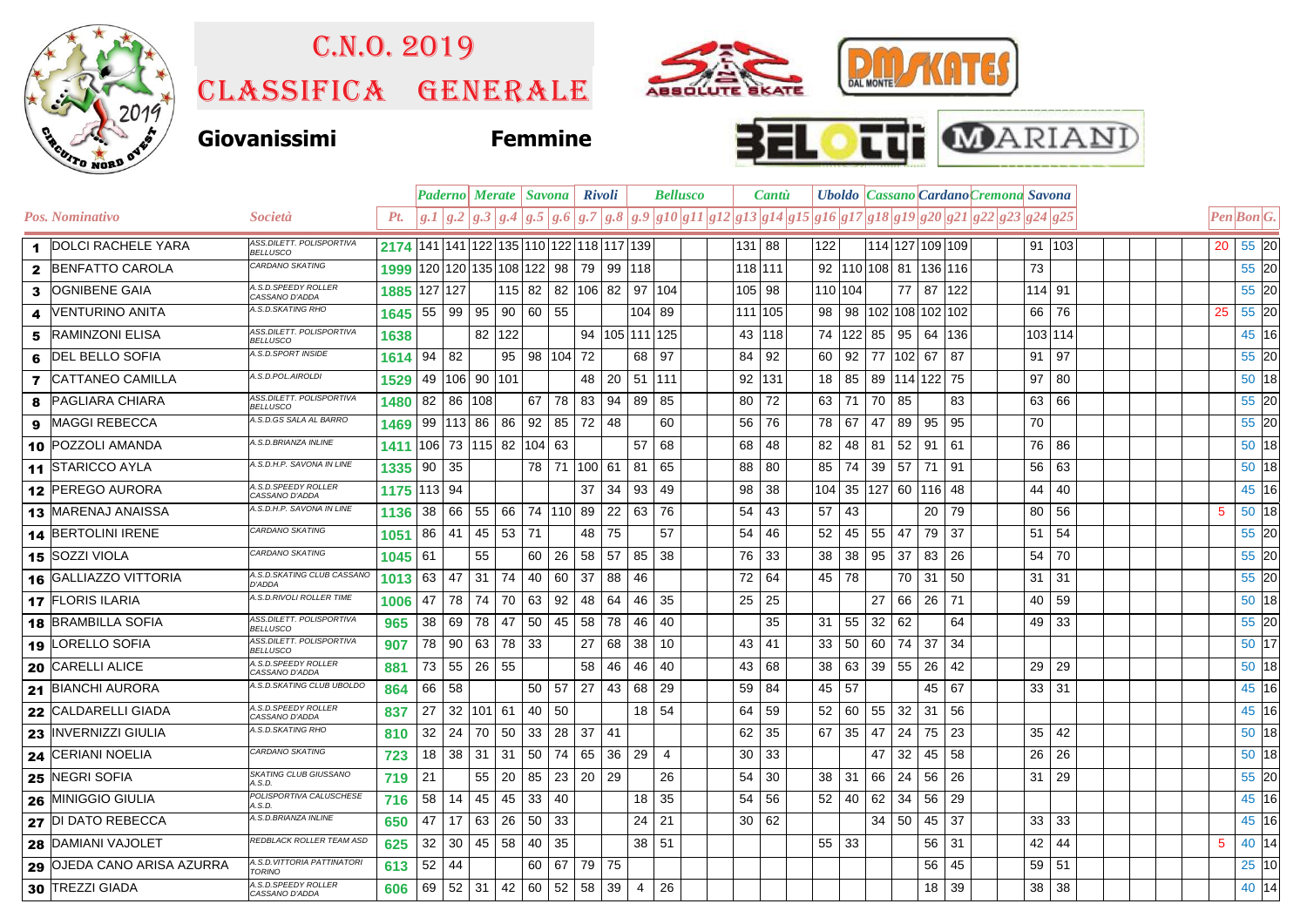

## C.n.o. 2019

Classifica generale







|                           |                                              |     |                 |                 |                 |                |                 | Paderno   Merate   Savona   Rivoli |                 |                   |              | <b>Bellusco</b> |    |              | Cantu          |                 |                             |          |                                | Uboldo Cassano Cardano Cremona Savona |                                                                                                       |  |         |    |  |   |                                                                         |              |
|---------------------------|----------------------------------------------|-----|-----------------|-----------------|-----------------|----------------|-----------------|------------------------------------|-----------------|-------------------|--------------|-----------------|----|--------------|----------------|-----------------|-----------------------------|----------|--------------------------------|---------------------------------------|-------------------------------------------------------------------------------------------------------|--|---------|----|--|---|-------------------------------------------------------------------------|--------------|
| <b>Pos. Nominativo</b>    | Società                                      | Pt. |                 |                 |                 |                |                 |                                    |                 |                   |              |                 |    |              |                |                 |                             |          |                                |                                       | $g.1 g.2 g.3 g.4 g.5 g.6 g.7 g.8 g.9 g10 g11 g12 g13 g14 g15 g16 g17 g18 g19 g20 g21 g22 g23 g24 g25$ |  |         |    |  |   | $\left  Pen\right $ <i>Bon</i> <sup><math>\left  G.\right </math></sup> |              |
| 31 AVOGARO MAIA           | CARDANO SKATING                              | 566 | 4               | 11              | 18 <sup>1</sup> |                |                 | 18   18   48   65   34             |                 |                   | 4            | 46              |    | 35   54      |                |                 | 33   28   32   39   14   15 |          |                                |                                       |                                                                                                       |  |         |    |  |   |                                                                         | 50 18        |
| 32 VILLA GIORGIA          | ASS.DILETT. POLISPORTIVA<br><b>BELLUSCO</b>  | 544 | 27              | 21              | 66              | 39             |                 |                                    |                 |                   | 63           | 63              | 43 |              | 17             | 45              | -26                         |          | $24 \mid 37$                   | 20                                    | 18                                                                                                    |  |         |    |  |   |                                                                         | 35 14        |
| 33 CASERTA STELLA         | A.S.D.SKATING RHO                            | 522 | 27              | 49              | 20              | 31             | 28              | 28                                 | 27              | 27                | 24           | 18              | 20 |              | 28             |                 |                             | 24       | 29                             | 20                                    | 20                                                                                                    |  | 26 26   |    |  |   |                                                                         | 50 18        |
| 34 MARIOTTI MARTINA       | REDBLACK ROLLER TEAM ASD                     | 519 |                 |                 | 31              | 26             | 40              | 38                                 |                 | $39$ 50           | 29           | 14              | 35 |              | 38             |                 |                             | 34       | 27                             | 58 20                                 |                                                                                                       |  |         |    |  |   |                                                                         | 40 14        |
| 35 FUMAGALLI GIORGIA      | A.S.D.ROTELLISTICA ROSEDA<br><b>MERATE</b>   | 464 | 14              | 41              | 36              | 36             |                 |                                    |                 |                   | 51           | 38              | 25 |              | 20             |                 |                             |          | 55 34                          | 45                                    | 39                                                                                                    |  |         |    |  | 5 |                                                                         | 35 12        |
| 36 RIPAMONTI GLORIA       | A.S.D.ROTELLISTICA ROSEDA<br><b>MERATE</b>   | 450 | 47              | 16              | 36              | 28             |                 |                                    |                 |                   | 13           | 18              | 17 |              | 22             | 31              | 33                          | 34       | 44                             | 37                                    | -34                                                                                                   |  |         |    |  |   |                                                                         | 40 14        |
| 37 DE ROSA VALENTINA      | A.S.D.GRUPPO PATTINATORI<br><b>SAVONESI</b>  | 443 | 18              | 38              |                 | 20 20          | $28$ 31         |                                    |                 |                   | 4            | 18              | 20 |              | 14             | 23              | 23                          | 19       | 29                             | 4                                     | 20                                                                                                    |  | 29      | 35 |  |   |                                                                         | 50 18        |
| 38 PIROLA ISABELLA OFELIA | ASS.DILETT. POLISPORTIVA<br><b>BELLUSCO</b>  | 424 | 18 <sup>1</sup> | 21              |                 |                | 23              | 23                                 |                 | $37 \mid 25 \mid$ | 24           | 13              | 30 |              | 17             | 26              | 31                          |          | $39 \mid 22$                   | 18                                    | 12                                                                                                    |  |         |    |  |   |                                                                         | 45 16        |
| 39 GIANNASCA ALBA         | A.S.D. ANPINLINE PATTIN.<br>COLOGNO MONZESE  | 412 | 18              | 13              | 26              | 36             | 28              | 45                                 |                 |                   | 29           | 43              | 13 |              | 20             | 23              | 23                          |          |                                | 26                                    | 29                                                                                                    |  |         |    |  |   |                                                                         | 40 14        |
| 40 PANETTA FRANCESCA      | A.S.D.BRIANZA INLINE                         | 378 |                 |                 | 14              | 16             | 28              | 16                                 |                 |                   | 13           | $\overline{4}$  | 35 |              | 22             | 33              | 21                          | 24       | 19                             | 37                                    | $\overline{7}$                                                                                        |  | $22$ 22 |    |  |   |                                                                         | 45 16        |
| 41 PIROTTA SARA           | A.S.D.SKATING CLUB CASSANO<br><b>D'ADDA</b>  | 364 | 21              | 27              | 8               | 18             |                 |                                    | $37 \mid 29$    |                   | 13 21        |                 | 17 |              | 12             | 31              |                             | 26 27    | 42                             |                                       |                                                                                                       |  |         |    |  |   |                                                                         | 35 14        |
| 42 NASATTI LAURA          | A.S.D.ROTELLISTICA ROSEDA<br><i>MERATE</i>   | 362 | 27              | 63              | 26              | 28             |                 |                                    |                 |                   | 38           | 32              | 25 |              | 30             |                 |                             |          |                                |                                       | $37$ 31                                                                                               |  |         |    |  |   |                                                                         | 25 10        |
| 43 ANGIUS SOFIA TERESA    | A.S.D.GS SALA AL BARRO                       | 332 | 38              | 35              | 36              | 23             | 18 35           |                                    |                 |                   | 29           | 21              |    |              |                |                 |                             | 57       | 15                             |                                       |                                                                                                       |  |         |    |  |   |                                                                         | 25 10        |
| 44 FILIPPI CHIARA         | POLISPORTIVA CALUSCHESE<br>4.S.D.            | 329 | 8               | 24              | 20              | 14             |                 |                                    |                 |                   | 46           | 8               | 20 |              | 20             | 23 <sup>1</sup> | 28                          | 27       | 22                             | 14                                    | 20                                                                                                    |  |         |    |  | 5 |                                                                         | 40 14        |
| 45 FENU GIADA             | A.S.D.ROTELLISTICA ROSEDA<br><b>MERATE</b>   | 307 | 38              | 30 <sup>1</sup> |                 | 36 63          |                 |                                    |                 |                   | $13 \mid 24$ |                 |    |              |                |                 |                             |          | $17 \overline{\phantom{0}}$ 17 | 26                                    | 18                                                                                                    |  |         |    |  |   |                                                                         | 25 10        |
| 46 SCARAVAGGI ESTER       | REDBLACK ROLLER TEAM ASD                     | 306 |                 |                 |                 |                |                 |                                    |                 |                   | 38           | 11              | 25 |              | 28             | 71              | 52                          |          |                                | 8                                     | 53                                                                                                    |  |         |    |  |   |                                                                         | $20 \vert 8$ |
| 47 MANCUSO MARTINA        | A.S.D.RIVOLI ROLLER TIME                     | 290 |                 |                 | 26              |                |                 | $12$   16   21   27   27           |                 |                   |              |                 |    |              |                | 18 <sup>1</sup> |                             |          | $18$ 15 17                     | 8                                     | $\overline{4}$                                                                                        |  | $24$ 22 |    |  |   |                                                                         | 35 14        |
| 48 GRIECO NICOLE          | SKATING CLUB GIUSSANO<br>A.S.D.              | 288 | 21              | 32              |                 | 18 34          |                 |                                    |                 |                   | 18           | 32              | 35 |              | 54             |                 |                             |          |                                | 8                                     | 11                                                                                                    |  |         |    |  |   |                                                                         | 25 10        |
| 49 SULLA GINEVRA          | A.S.D.H.P. SAVONA IN LINE                    | 287 |                 |                 | 45              | 34             | $33 \mid 31$    |                                    |                 |                   | 24           | $\overline{4}$  |    |              |                |                 |                             |          |                                |                                       |                                                                                                       |  | 47      | 49 |  |   |                                                                         | $20\quad8$   |
| 50 BONACCIO NICOLETTA     | A.S.D.SPORT INSIDE                           | 227 | 32              | 18              |                 |                | 23              | 18                                 | 20 <sub>1</sub> | 32                | 57           | $\overline{7}$  |    |              |                |                 |                             |          |                                |                                       |                                                                                                       |  |         |    |  |   |                                                                         | $20\quad8$   |
| 51 ADAMO ARIANNA          | A.S.D. ANPINLINE PATTIN.<br>COLOGNO MONZESE  | 205 |                 |                 | 4               | $\overline{4}$ |                 |                                    |                 |                   | 13           | $\overline{4}$  | 8  |              | 16             | 26              | 21                          |          | $15 \mid 27$                   | 18                                    | 14                                                                                                    |  |         |    |  |   |                                                                         | 35 12        |
| 52 GUNTRI EMMA            | A.S.D.ROTELLISTICA ROSEDA<br>MERATE          | 184 | 14              | 8               | 14              | 9              |                 |                                    |                 |                   |              |                 | 13 |              | 9              | 18              |                             |          | $18$ 17 17                     | 8                                     | $\overline{4}$                                                                                        |  |         |    |  |   |                                                                         | 35 12        |
| 53 PERONI MARTINA         | A.S.D. SKATING CLUB CASSANO<br><b>D'ADDA</b> | 183 |                 |                 | 8               | 8              |                 |                                    | $20 \mid 25$    |                   |              |                 | 13 |              | 8              | 18              |                             |          | $16$ 11 13                     | 4                                     | $\overline{4}$                                                                                        |  |         |    |  |   |                                                                         | 35 12        |
| 54 BOCCABELLA GAIA        | REDBLACK ROLLER TEAM ASD                     | 177 | 4               | 4               |                 |                | 16 I            | 16                                 | -20             |                   | 4            | $\overline{4}$  | 8  |              | $\overline{7}$ | 16              |                             | 16 11 11 |                                |                                       |                                                                                                       |  |         |    |  |   |                                                                         | 40 13        |
| 55 FOJACA CAROLINA        | A.S.D.BI ROLLER PATTINAGGIO<br><i>BIFLLA</i> | 173 | 4               | 4               | 4               | 4              |                 |                                    | 27              | 18                | 4            | $\overline{4}$  | 8  |              | 4              | 16              |                             |          | $16$   15   10                 |                                       |                                                                                                       |  |         |    |  |   |                                                                         | 35 14        |
| 56 GEROSA VITTORIA        | A.S.D.G.P.MOBILI CANTU' - C.R.A              | 167 | 14              | 4               | $\overline{4}$  | 4              |                 |                                    |                 |                   | 4            | $\overline{4}$  | 13 |              | 17             | 26              | 18                          |          |                                | 20                                    | $\overline{4}$                                                                                        |  |         |    |  |   |                                                                         | 35 12        |
| 57 COLOMBO NICLA          | A.S.D.GS SALA AL BARRO                       | 153 | 21              | 18              | 8               | $\overline{7}$ | 23              | 18                                 |                 |                   |              |                 |    |              |                |                 |                             |          | 19 19                          |                                       |                                                                                                       |  |         |    |  |   |                                                                         | $20\quad8$   |
| 58 CANTONI ADELAIDE       | A.S.D.ASA CINISELLO COOF<br>LOMBARDIA        | 153 | 4               | 27              |                 |                |                 |                                    |                 |                   | $24 \mid 24$ |                 |    |              |                |                 |                             |          |                                |                                       | $31 \mid 23$                                                                                          |  |         |    |  |   |                                                                         | $20\,$ 6     |
| 59 GIACCAGLIA SERENA LUZ  | A.S.D.PATT.S.MAURO TORINESE                  | 131 | 14              | 4               |                 |                | 23 <sup>1</sup> | 18 37 20                           |                 |                   |              |                 |    |              |                |                 |                             |          |                                |                                       |                                                                                                       |  |         |    |  |   |                                                                         | 15 6         |
| 60 FUMAGALLI NOEMI        | A.S.D.ROTELLISTICA ROSEDA<br><b>MERATE</b>   | 119 | 4               | 4               | 8               | 4              |                 |                                    |                 |                   | 4            | 4               |    | $20 \mid 13$ |                |                 |                             |          | $19$ 14                        |                                       |                                                                                                       |  |         |    |  |   |                                                                         | 25 10        |